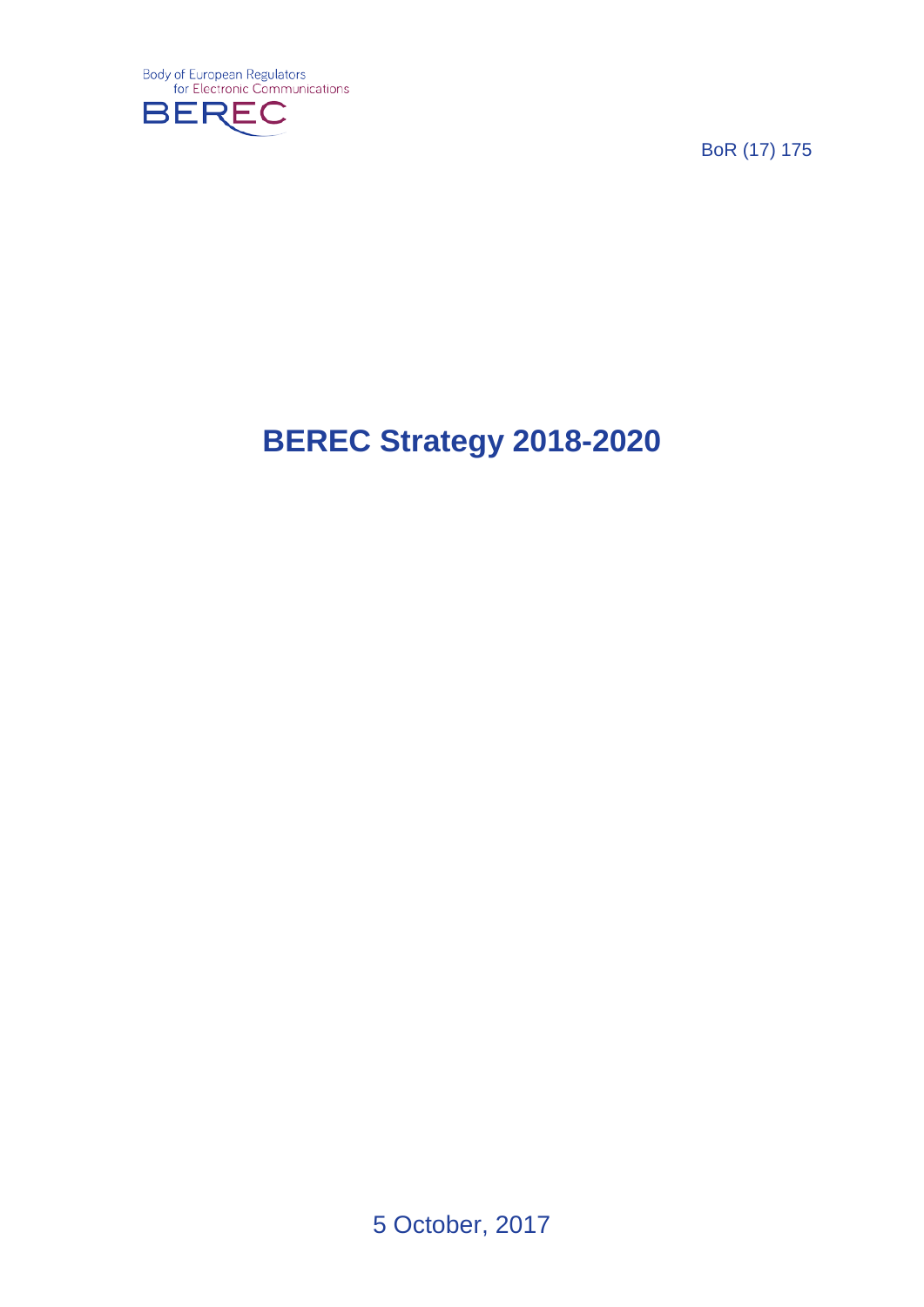## **Introduction**

BEREC, the Body of European Regulators of Electronic Communications, was established by Regulation (EC) 1211/2009. BEREC´s membership comprises the 28 independent NRAs of EU Member States. The European Commission, EEA countries and EU accession countries also participate in BEREC work as observers. BEREC is supported by the BEREC Office in Riga.

BEREC, as stated in its mission, aims to ensure the independent, consistent and high quality application of the European regulatory framework for electronic communications markets for the benefit of Europe and its citizens.

Based on BEREC's almost seven years of experience, it can be stated that the two-tier approach, involving the Board of Regulators and the BEREC Office<sup>[1](#page-1-0)</sup> has worked well. BEREC has successfully produced professional and high quality deliverables in accordance with its annual work programmes based on its triannual strategy and also in response to various adhoc requests of the European Commission, the European Parliament and the European Council. Further to this it has become a platform for regulators exchanging experiences and developing best regulatory practices ("Common Positions") in order to apply the regulatory framework consistently across the EU, thus developing the internal market for electronic communications further.

In 2014 BEREC adopted its Medium Term Strategy 2015 – 2017 and laid down three overarching objectives on which the annual work programmes are based:

- Promoting competition and investment;
- Promoting the internal market;

-

• Empowering and protecting end users.

These three fundamental objectives continue to be relevant to guide the work of BEREC for the coming three years, though, inevitably, the strategy for 2018-2020 will need to be updated to reflect the fast technological changes and market developments expected for the period.

In this context, the objective of this document is to update BEREC's strategy for the period 2018-2020 by identifying specific strategic priorities that take these market and technological developments into account.

While this strategy is drafted on the basis of the current regulatory framework, BEREC acknowledges the ongoing review and stands ready to adapt its work to the new framework if it becomes realized within the period that this strategy refers to. Noting the discussions in the debate around the objective of promoting fixed and mobile connectivity, BEREC considers that this political priority is already underlying in the current framework and will, as such, be acknowledged in this strategy even though the outcome of the review is yet to be decided.

<span id="page-1-0"></span><sup>&</sup>lt;sup>1</sup> The two-tier approach refers to the structure of BEREC consisting of the Board of Regulators taking all regulatory decisions which has no legal personality and the BEREC Office which is an EU agency supervised by the Management Committee made up of the 28 EU-NRAs and the European Commission.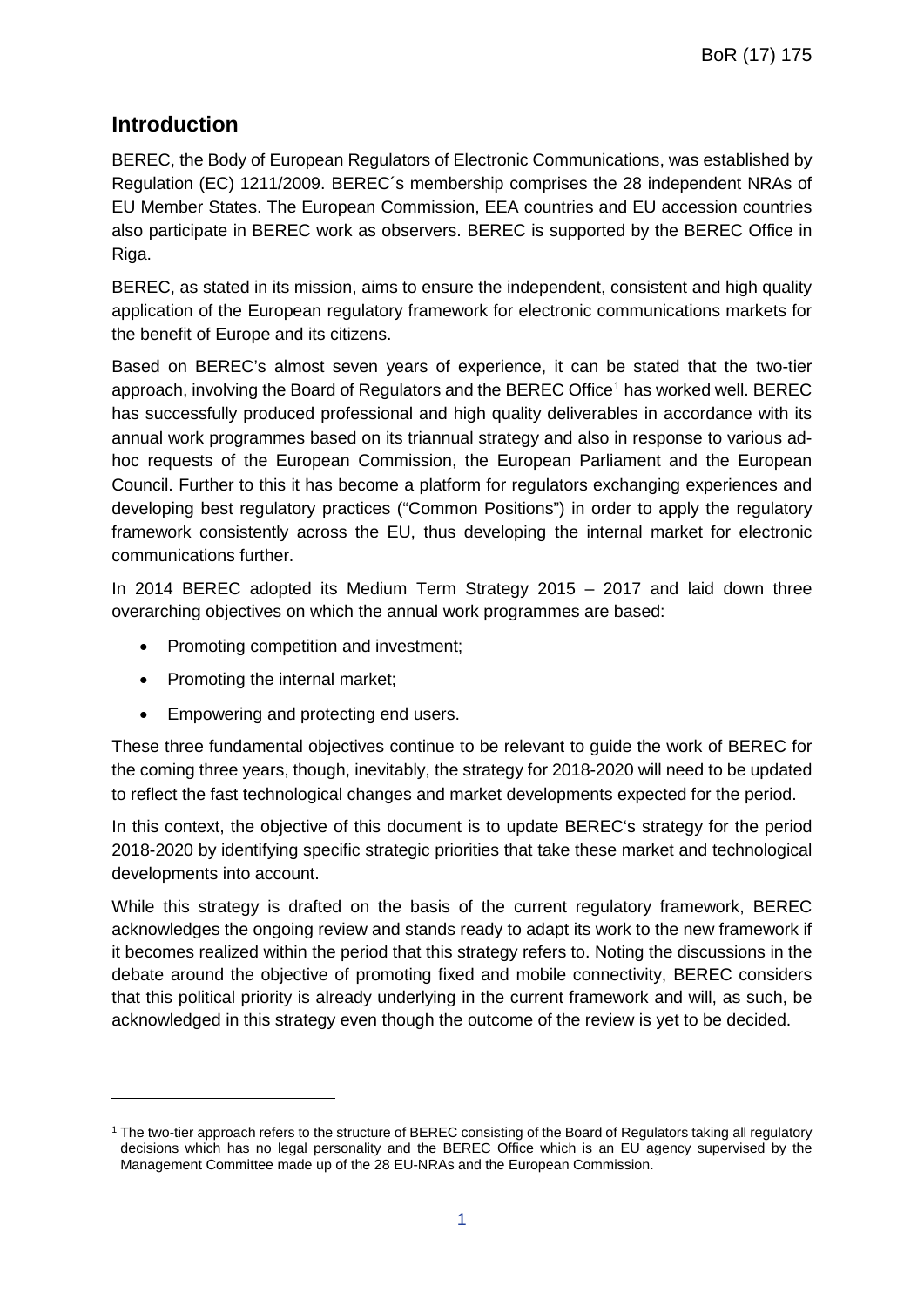# **Market and technological developments[2](#page-2-0)**

The market for electronic communication (or the wider "digital market") is changing rapidly in ways that pose new challenges and questions for regulators in areas such as the end user experience, competition, investment as well as in how the benefits of the digital dividend is distributed among consumers and the different players in the digital ecosystem.

The continuing transition to next generation fixed and mobile broadband access and the increasing trend among consumers towards internet enabled services (as opposed to traditional telecom services) are underpinned both by technological developments in networks and terminal equipment, by premium content and applications and by a greater willingness by end-users to buy and use content, applications and services. High-speed broadband connectivity is increasing as operators respond to end-user demand for fast, seamless and reliable connectivity.

Very high-capacity networks have become vital for end-users to realise the full potential of the digital ecosystem and access to these networks has hence become essential for competition to continue to benefit consumers and businesses. The deployment of these high-capacity networks in Europe does not follow a single path when it comes to when, how and by whom these networks are being built<sup>[3](#page-2-1)</sup>. In some Member States FTTH networks have already replaced large parts of the legacy copper access network, in other Member States existing infrastructure such as cable networks is being upgraded and in yet other Member States the transition to next generation networks is still waiting to gain momentum. This variance in the deployment of high-capacity networks has led to heterogeneous market conditions across Europe. In some Member States concerns have been expressed over the emergence of subnational local fixed access monopolies or possible competition problems in oligopolistic market structures.

The considerable investment needs of high-speed communications networks and the increasing demand for spectrum has led to an increased level of cooperation between ECS operators in several Member States. While network sharing may be an efficient way to reduce cost, care should be taken so that such an arrangement does not unduly limit the level of efficient infrastructure competition. As spectrum becomes an even more important resource to manage due to several competing needs of wireless technologies, such as 5G or fixed wireless access, spectrum sharing is another area in which cooperation between electronic communications services (ECS) operators might increasingly be explored.

The wider access to-, higher quality and more resilient internet based services has played an important role in accelerating the transition to digital services and the wider digital ecosystem, be it for banking, social, entertainment or communication purposes. The digitalization of services has greatly increased the number and variety of different services and service providers competing at retail level. While this separation of service distribution from the network layer has done much to improve competition and innovation at a service level, there

-

<span id="page-2-0"></span><sup>2</sup> In March 2017 BEREC launched a stakeholder consultation, seeking answers to a number of questions relating to developments affecting the end-user experience, the evolution of networks and the competitive dynamics in the digital ecosystem. BoR (17) 38

<span id="page-2-1"></span><sup>3</sup> BoR (16) 171 – Challenges and drivers of NGA rollout and infrastructure competition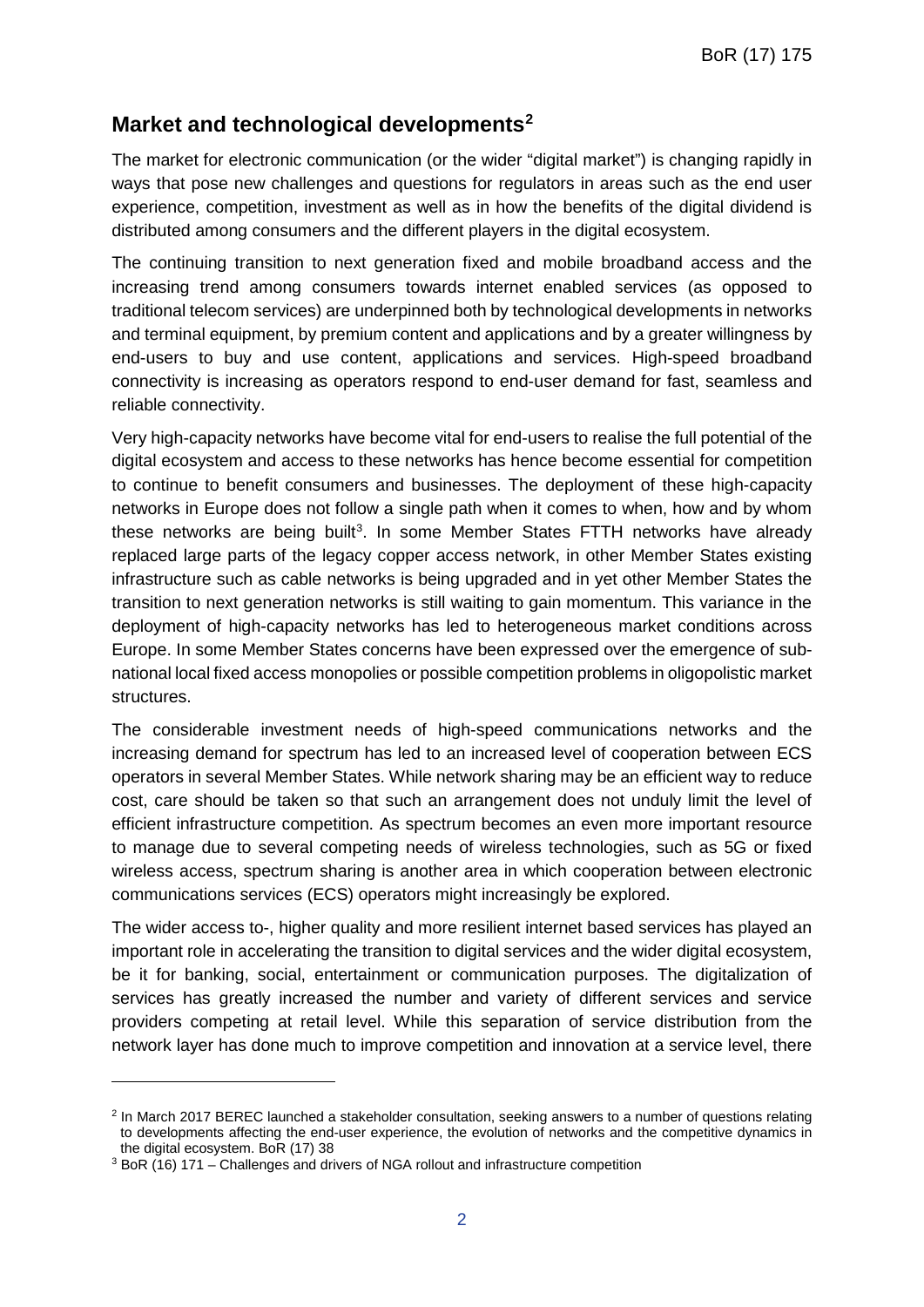is the potential that new bottlenecks may emerge in the service distribution chain. Device manufacturers, online platforms and content providers can have positions in new emerging value chains that enable them to adversely affect the competitive dynamics on digital markets.

The relationship between traditional telecom operators and content and application providers (CAPs) has also changed much during the last number of years as data-driven business models for telecom operators have replaced the old models based on voice and SMS. Traditional network access providers, facing the risk of disintermediation, have entered into different forms of partnerships or cooperation with CAPs that aim to increase brand exposure, provide higher value to end-users and promote more data consumption that can also deliver indirect cross-benefits to other interlinked partners of platforms. There are also examples where the interaction between the network and service level is taking the form of cross-sector mergers. Bundles are no longer limited to a number of vertically integrated telecom and audiovisual services but are increasingly being designed to provide better access to popular internet-based content and services, usually through promotional prices or through so called "zero-rated" access. While consumers may benefit from the efficiency of one-stop shops, this might also make them more dependent on their providers and the increasing complexity and heterogeneity of bundles could make it more difficult for them to properly compare propositions and exercise informed choice. With an increasing value of data, for both the providers and the end-users, the ability to transfer personal data from one provider to another will likely become an important aspect for switching. These developments could create new barriers to switching and dampen some of the benefits of competition.

As more players have become involved in the distribution of digital services, it has become more difficult for end-users to understand the factors influencing their experience of using digital services. The download speed, once of paramount importance for understanding what quality to be expected, is now just one of several aspects determining the quality of experience for end-users. Service providers and regulatory agencies have been providing data on the characteristics of service provision using supply side indicators that measure network speed, jitter, latency and reliability. As the digital ecosystem becomes more complex, there will be an increasing need to ascertain the drivers of consumer engagement with digital services from a demand side perspective, to complement data on supply side aspects. Better and more granular information for people and businesses on the availability, speed, quality and pricing of services and indicators as experienced in the end-user environment when using internet based services will play a greater part in their ability to engage with the market and switch providers. The protection and empowerment of consumers, for example around issues such as billing, affordability and switching, is essential to the effective functioning of a digital society. In this context, the availability of choice and the ability to exercise that choice freely among service offers, principles that were recently reaffirmed with the adoption of the EU rules on Net Neutrality, needs to be safeguarded through effective monitoring and implementation by national regulators.

The shifts in technology and usage patterns, while leading to an increased consumption of digital services, might also increase the risks of digital exclusion as the digital ecosystem evolves from being primarily about value added services to becoming an essential utility. Digital exclusion may become a particular problem in rural or sparsely populated areas. The development and benefits of the digital society requires that all citizens are connected and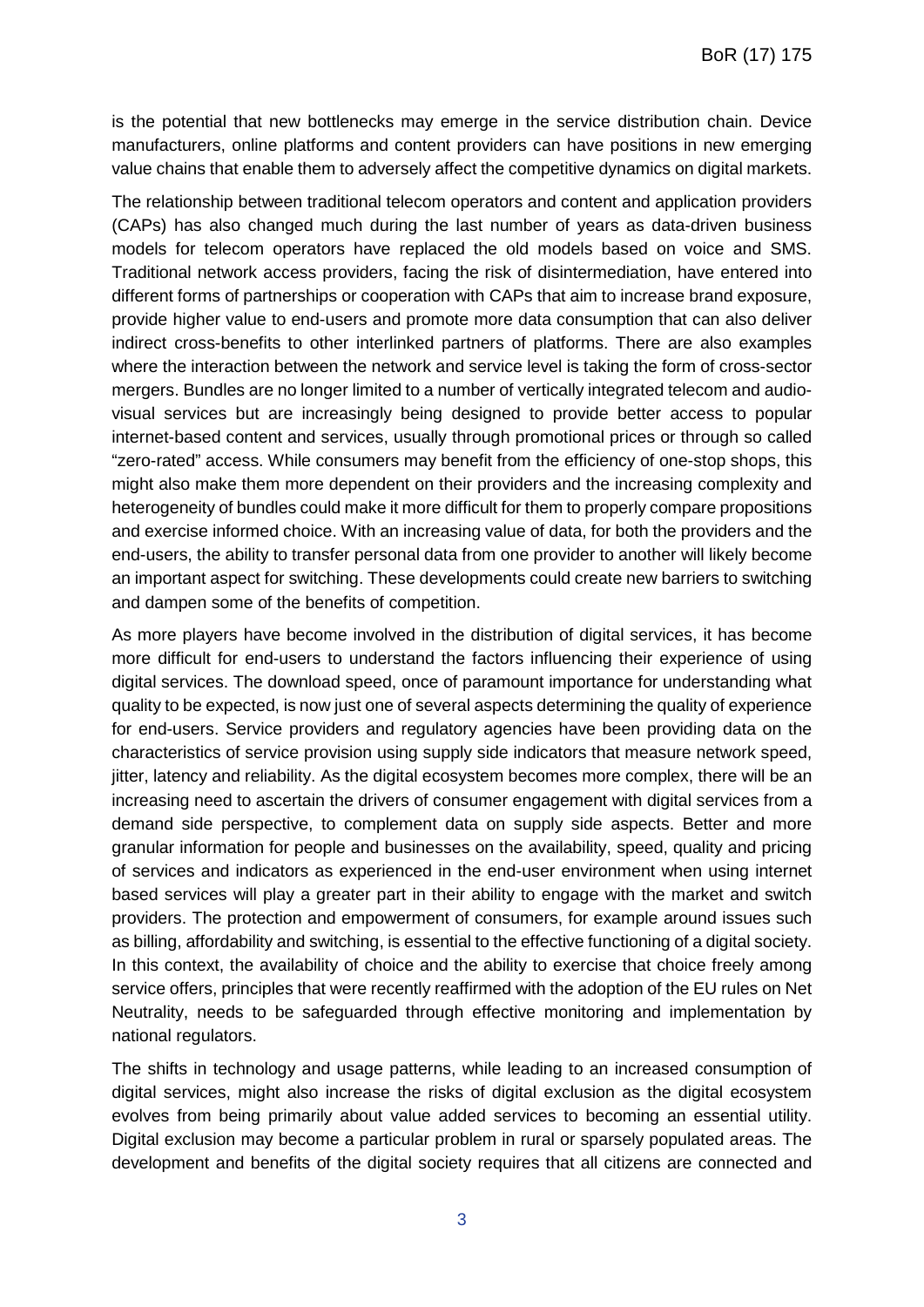know how to experience the benefits of digital innovations and the digital market. Digital exclusion can manifest itself in new and different ways and its consequences will be greater as more and more services are only enabled by high capacity networks and as the internet of things (IoT) becomes more prevalent in day to day life.

At the same time, the open nature of such a fast evolving and complex ecosystem means issues like data protection, privacy and network security are becoming more important aspects of the end-user experience and with improved means of data analysis and more data available as more users or "things" are connected, the use and the value of data are steadily increasing.

Technologies that are still at their formative stage, like 5G, Network Function Virtualization (NFV) and Software Defined Networking (SDN), have the potential to bring further benefits such as lower cost for building and operating networks and to enhance the possibility to design more flexible network topologies that can accommodate different services or specific quality of service (QoS) requirements at different moments in time. Although it is possible to make some early observations on how these technologies will affect the end-user experience and change competitive dynamics (e.g. 5G may lead to a further development of IoT, that spectrum resources need to be available to advance 5G and that it may be important to look at this from a broader perspective) the role of regulators will be to balance the need to foster and ensure an open and competitive environment with the need to enhance network integrity and security and protect consumer interests.

## **BEREC Strategic Priorities 2018-2020**

In 2014 BEREC adopted its Medium Term Strategy 2015 – 2017 and laid down three overarching objectives on which the annual work programmes are based:

• **Promoting competition and investment;**

This strategic objective outlines BEREC's role in promoting effective competition, and in so doing promoting efficient investment and innovation in new and enhanced infrastructures and services. Central to this approach is the understanding that *effective* and *sustainable* competition is what drives *efficient* investment and choice for end-users.

• **Promoting the internal market;**

This strategic objective outlines BEREC's role in developing consistent regulatory practices and addressing cross-border issues to enable EU citizens and businesses to enjoy a (high) minimum level of services and benefit from pan-European services wherever they are.

• **Empowering and protecting end users**

This strategic objective outlines BEREC's role in promoting the interests of EU citizens and protecting the interests of vulnerable end-user groups. It includes a role for BEREC to study demand side aspects of the market, to monitor market evolutions and, to the extent possible, respond to ensure end-users' continued ability to use the services of their choice, at appropriate levels of price and quality.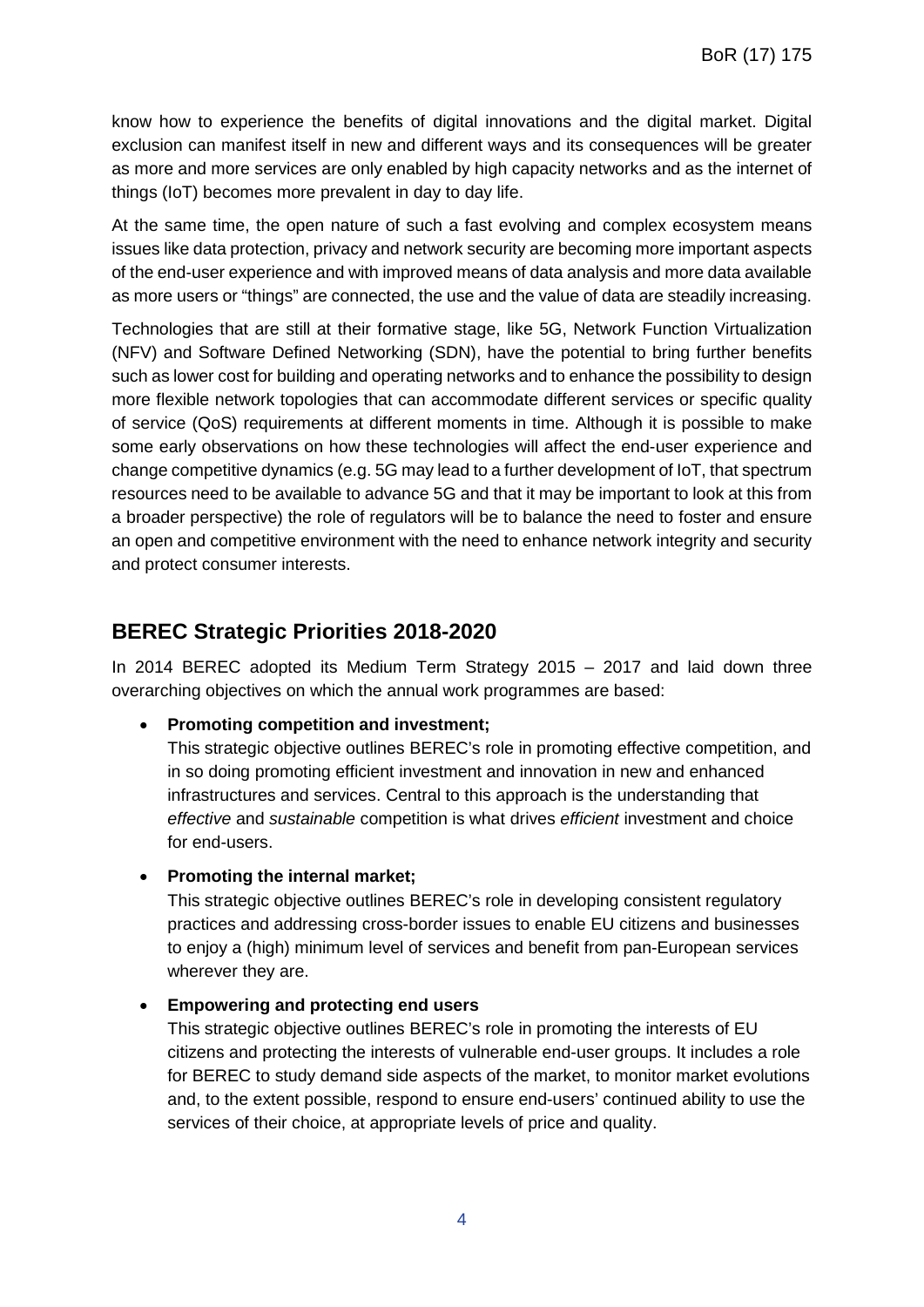BEREC will continue to plan its annual work around these three strategic objectives for the period 2018-2020 and, in doing so, will take into special consideration the 5 strategic priorities listed below. The strategic priorities are based on the market developments outlined in the previous section and point to particular areas of interest that BEREC should cover under one or several of the strategic objectives in the medium-term. The strategic priorities will not define the full scope of BEREC work for 2018-2020, but will be recurring topics in the Work Programmes for the coming three years. The order in which the priorities are listed does not imply a ranking.

#### **Strategic Priority 1: Responding to connectivity challenges and to new conditions for access to high-capacity networks**

Roll out of fibre networks and migration from legacy networks, as well as market consolidation, can lead to new forms of competition problems which need to be tackled by national regulators with the appropriate tools. Very high-capacity networks have become central for end-users, including businesses, to enable them to enjoy the full potential of the digital ecosystem and access to some non-replicable elements is important to promote and protect competition, but the variance in the deployment of high-capacity networks has led to different market conditions across Europe. BEREC will make it a strategic priority to continue its work on identifying competition problems that may arise in different member-states as high-capacity networks are being developed and legacy networks phased out or where markets have become mature with the intention to increase awareness on how incentives to invest change with changing market conditions and how competition is affected. The experience national regulators have with applying the SMP-framework and/or symmetric remedies will be a key aspect of developing best practices and promoting consistency and regulatory certainty across Europe. There will also be an important role for BEREC to look at access to high-capacity networks in more general terms (both fixed and wireless), such as how access to fixed high-capacity networks influences wireless network coverage and how the relationship may impact on the ultimate goal of increased connectivity.

## **Strategic Priority 2: Monitoring potential bottlenecks in the distribution of digital services**

Against a back-drop where the internet continues to change the ways in which digital services are delivered and consumed, where more actors are becoming involved in the digital valuechain and where interaction between service and network providers is changing BEREC will make it a strategic priority to evaluate/analyse how the various digital markets evolve in the coming three years– looking particularly at how market power is distributed, the existence of potential bottlenecks to competition and how these can be best addressed to ensure markets are kept open and neutrality is safeguarded.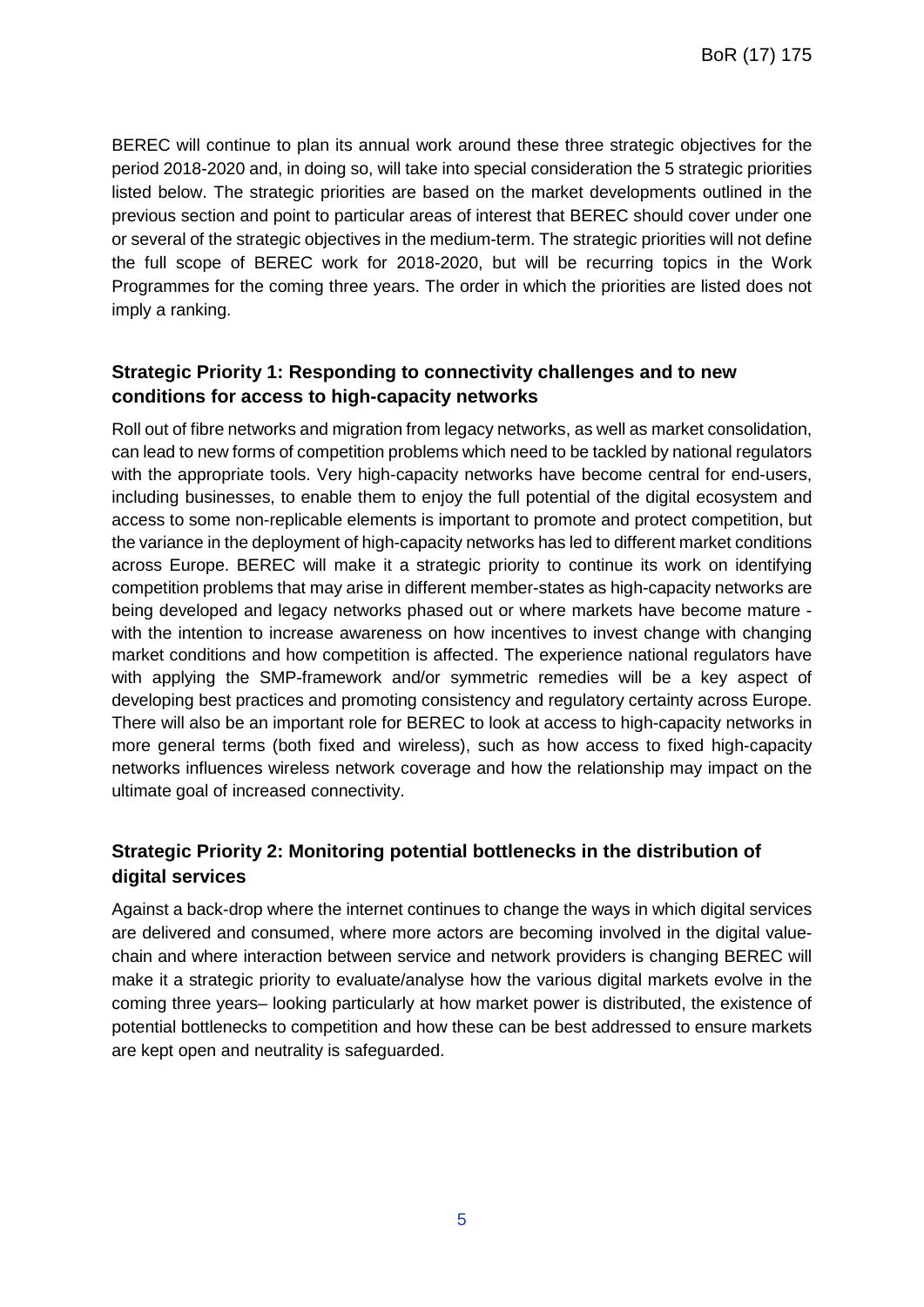## **Strategic Priority 3: Enabling 5G and promoting innovation in network technologies**

The next generation mobile networks (5G) will likely not be operational in Europe until 2020, but there is already a lot of activity going on in various groups and committees. The challenges that need to be addressed range from work on standards, interoperability, new business models, spectrum and network sharing, coverage and security. BEREC will make 5G a strategic priority in the coming three years with the aim to enable European-scale solutions that promote competition, are consistent with the EU regulatory framework and which may help reap the benefits of early and coherent implementation in terms of innovation, productivity and growth in the internal market. To this end, BEREC will – within the scope of its competence – actively and closely follow the development of 5G and will, where relevant, work in cooperation with other EU bodies (in particular RSPG) to identify potential hurdles to a smooth and quick implementation in the Member States.

BEREC will also need to follow innovation in other network technologies, both fixed and wireless, to find common regulatory perspectives of how these technologies influence markets and should be treated by regulators. The network technologies and developments that have the potential to directly change the way services are used and delivered, such as IoT, NFV/SDN, as well as the technologies that may play a part in enabling such changes, e.g. small cell deployment, will be of particular importance for BEREC to follow in the coming three years.

#### **Strategic priority 4: Fostering a consistent approach of the net neutrality principles**

BEREC has a long history of working on Net Neutrality issues and has recently received new responsibilities with the adoption of the TSM Regulation (Regulation (EU) 2015/2120). With the growing trend among consumers towards internet enabled services expected to continue, preserving open internet access will become ever more important and BEREC will need to work actively to support national regulators in applying the Regulation in a consistent way throughout Europe. To that end, BEREC will make it a strategic priority to investigate the ways in which net neutrality is affected by changes in markets and new technologies and to encourage national regulators to share experience on the practical implementation of the Regulation and the BEREC guidelines.

#### **Strategic priority 5: Exploring new ways to boost consumer empowerment**

The focus of increasing consumer empowerment and engagement is to ensure consumers have the information and tools to make informed choices and engage effectively with the market. In the past, BEREC has focused on 'market shaping' activities that encourage investment and which promote competition and connectivity. BEREC should complement this work by prioritizing a more active role in the coming three years with assessing and promoting consumer empowerment and consumer protection.

This means more transparency to enable consumers to assess and compare the performance of products and services (e.g. better and more targeted information for people and businesses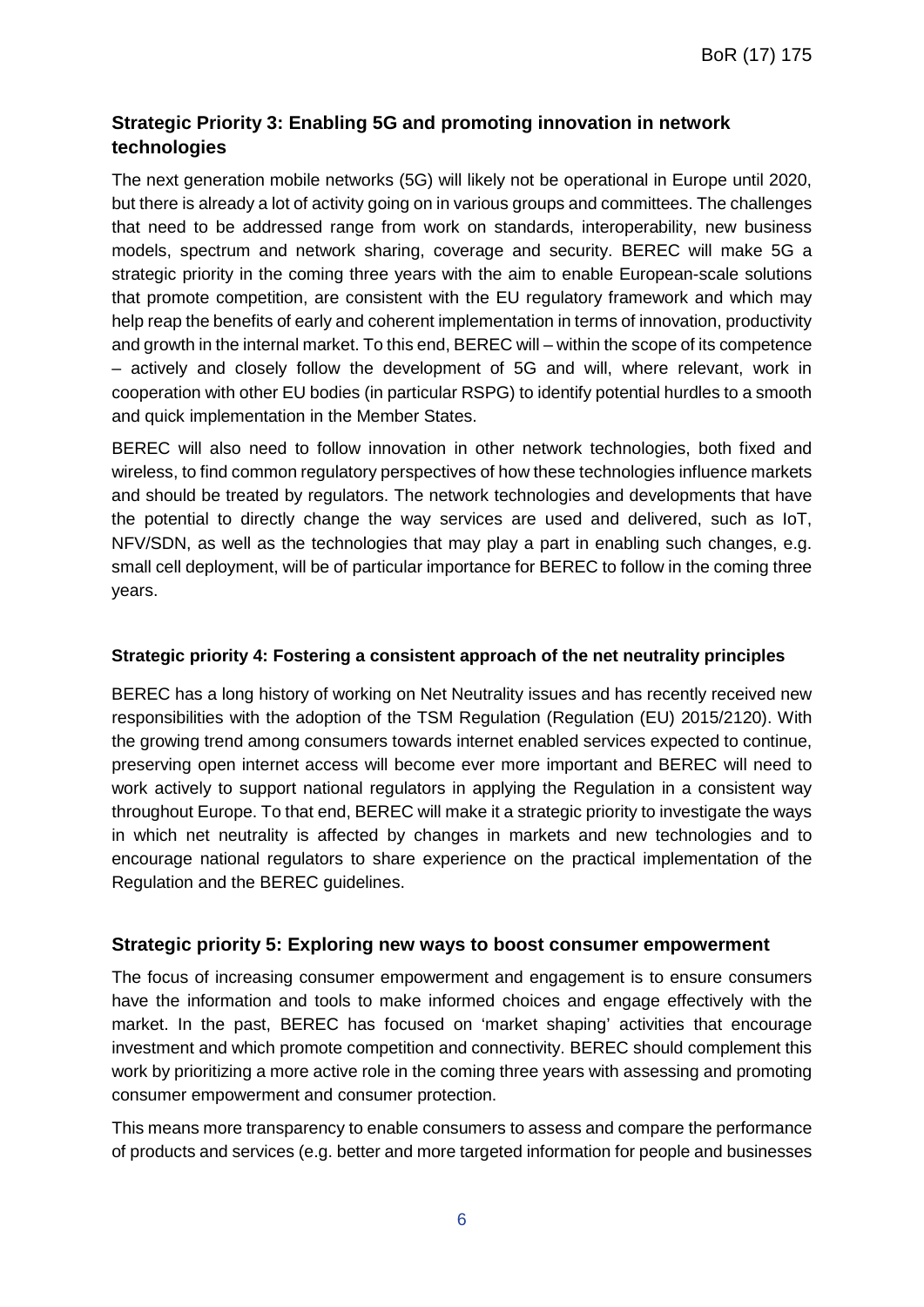on the availability, speed, quality and price of services) and seamless and user-friendly switching processes. Qualitative methods of gauging end user satisfaction and a more rounded set of performance metrics that lend themselves to better capture the quality of experience (QoE) for consumers may lead to greater consumer engagement. This will entail deploying the data, either directly in the form of accessible and informative consumer information, or through open data that enables the market to respond to consumer needs.

At the same time, BEREC will need to be mindful about the emergence of new switching barriers such as data portability as well as switching barriers like restrictive contractual terms and new types of bundled packages which are being addressed in the draft European Electronic Communications Code still under discussion. NRAs will also need to enhance consumer trust in new services by working with manufacturers and network operators to ensure that the security and integrity of networks is paramount in their consideration and by building in privacy-by-design practices in digital services.

NRAs will also need to complement consumer empowerment initiatives with consumer protection measures that safeguard the interests of all citizens and especially those of the digitally disengaged.

## **BEREC Work**

BEREC has continued to mature as an organization and is actively adapting its work to the most recent market developments. More recently, BEREC has been entrusted by the European co-legislators with developing guidelines on the implementation of the net neutrality and roaming rules in the TSM Regulation. These responsibilities, as well as BEREC's ongoing work on Article 7/7a cases, requires an organisation whose outputs are timely, qualitative and consistently of a high quality.

Going forward, BEREC will continue to improve its work and adapt to new challenges, and is ready to take on board new responsibilities.

#### **Output and efficiency**

BEREC remains committed to the consistent implementation of regulatory principles across Europe by developing Guidelines, Common Positions, Recommendations, Reports and any other guidance documents that NRAs must take utmost account of.

In doing so, BEREC and its members will continue to pursue the most efficient and least intrusive regulatory approaches. Moreover, BEREC will carry on its work to reduce regulatory uncertainty, taking timely and proportionate decisions grounded in evidence on relevant regulatory matters.

BEREC believes that effective regulation is based on high-quality professional standards applied by independent national regulators and will continue to be committed to these principles. As such, BEREC will continue to improve its working methods and will promote a broad and active participation of all NRAs.

BEREC will work to **improve the consistent implementation of regulatory principles** by: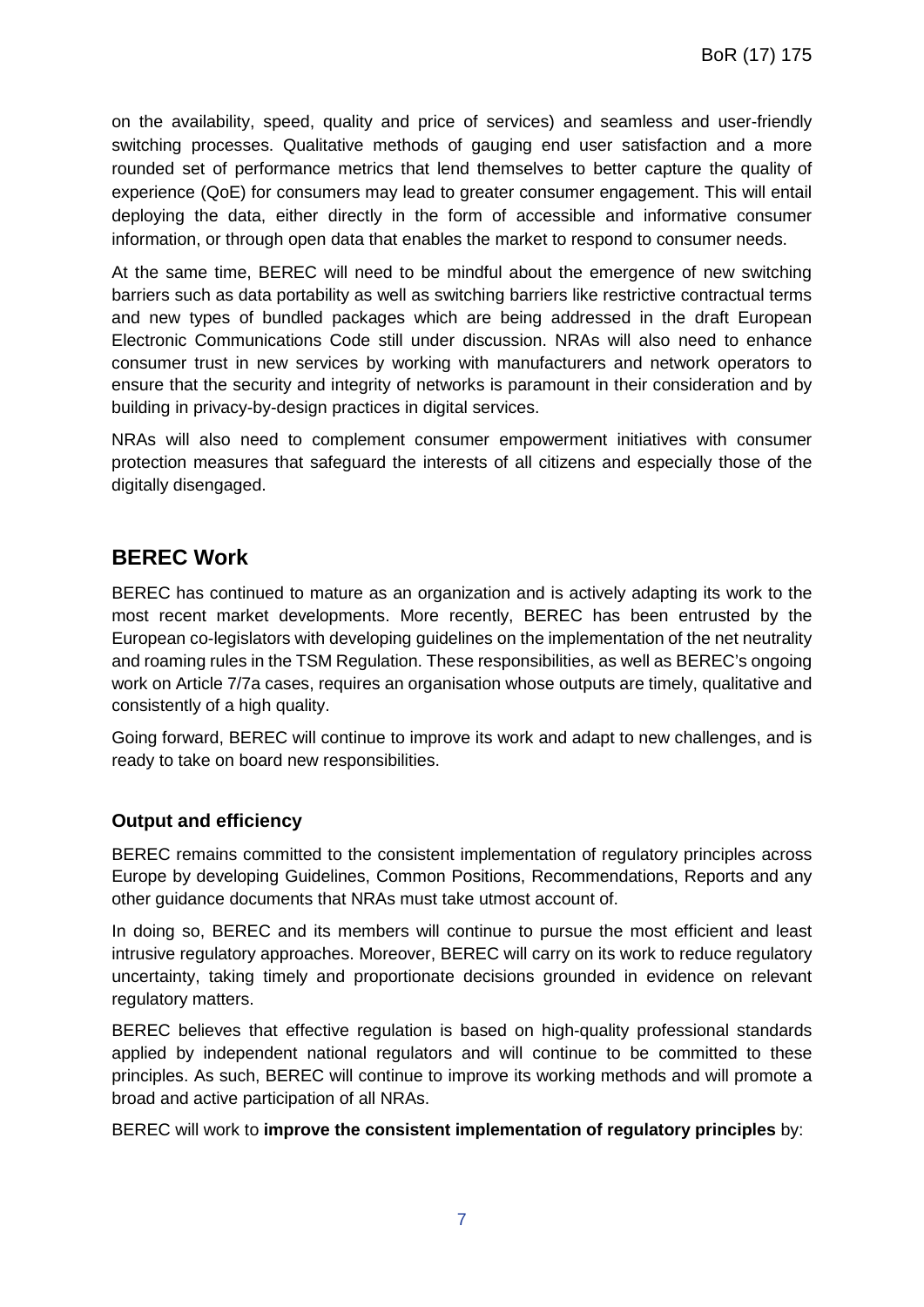- Striving to deliver more best practices and, when needed, common positions;
- Aiming to give timely advice to all NRAs by providing guidelines on the implementation of the EU regulatory framework (including net neutrality and roaming);
- Assessing the regulatory and market impact of emerging technological developments and trying to find common regulatory perspectives of how they should be treated.
- Continuing its important monitoring and benchmarking work, to give BEREC, the NRAs and the European Commission necessary, accurate and robust evidence to make informed decisions. This will include work to help with standardizing and harmonizing methodologies and performance indicators throughout Europe to facilitate comparisons and common approaches.

BEREC will continue to further **improve its working methods** by:

- Assessing periodically the results of its working methods, which may include monitoring how BEREC outputs have been reflected in NRAs' decisions and practices;
- Ensuring transparency through regular updates to the market and to the European institutions about the current BEREC activities at all working levels.

#### **Stakeholder engagement**

BEREC will continue to engage with stakeholders, with the goal of focusing its work on issues that are relevant to them.

BEREC will continue to **engage cooperatively and effectively with stakeholders** in a wide variety of ways, and will in particular strive to:

- Regularly inform stakeholders about the annual thematic workshops;
- Where relevant, implement two stage public consultations on important topics, allowing stakeholders to comment at all stages of the consultation process;
- Work with industry forums;
- Make available information at all levels of work and in particular for important topics that impact consumers (net neutrality, roaming) through public debriefings, newsletters, press releases and information on its web page, Twitter and YouTube channels.
- Organize the annual BEREC Stakeholder Forum in a consultative manner that increases the level of stakeholder engagement, in particular with consumer organizations;
- Strengthen the cooperation with other European institutions with the aim of delivering a more joined-up and coherent regulatory framework for stakeholders.

BEREC will also strive to **enhance its cooperation with the EU institutions and international fora**, through:

• Strengthening the relationship with the co-legislators (European Council and European Parliament) and confirming its availability to an early engagement with any Commission initiative on legislative and non-legislative measures;